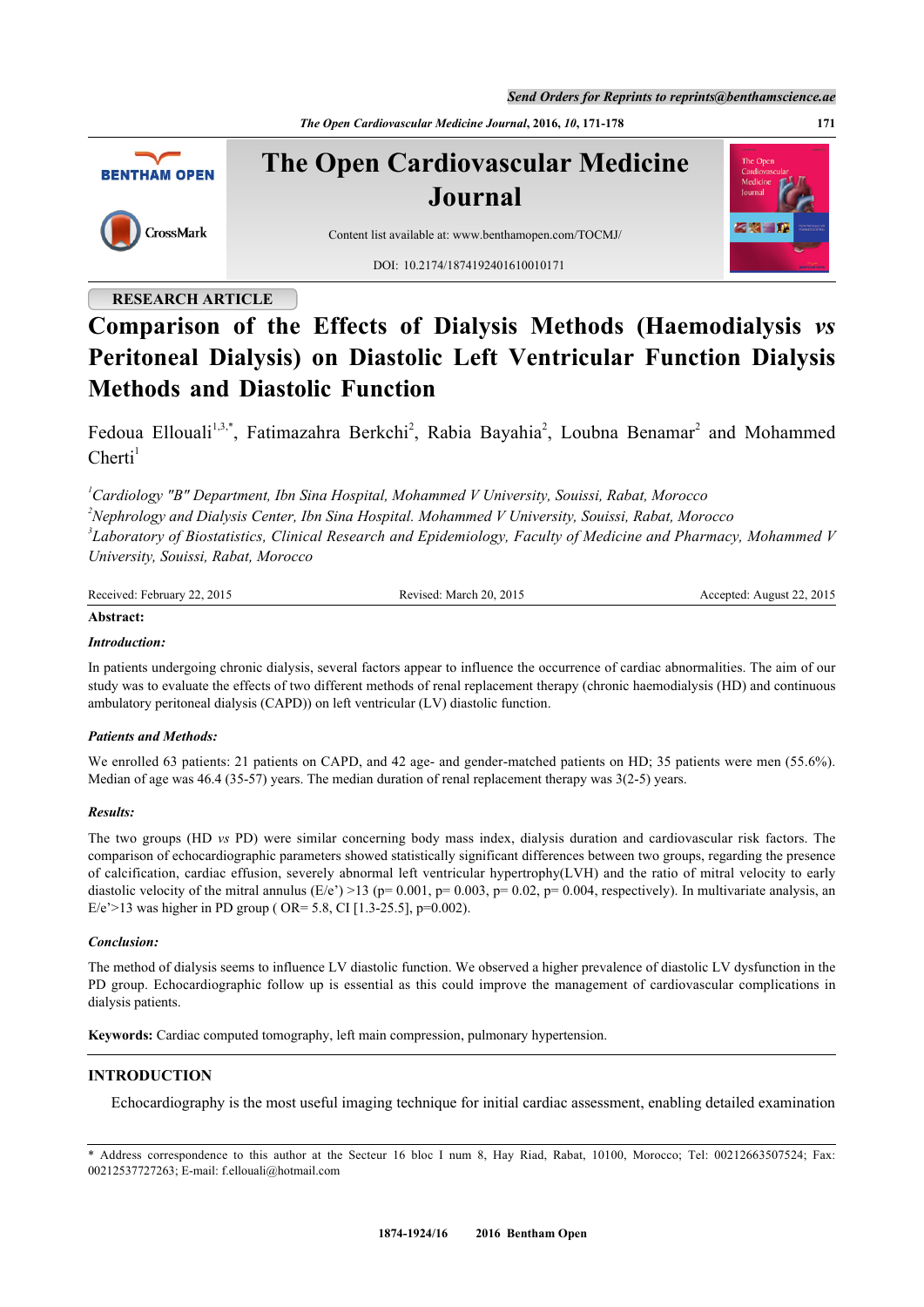of the main cardiac structures and effective assessment of the left ventricular (LV) mass and changes in ventricular function [[1\]](#page-6-0). Indeed, in patients undergoing chronic dialysis, left ventricular hypertrophy (LVH) and cardiac geometry influence LV dysfunction [[2](#page-6-1)]. Several factors appear to influence the occurrence of cardiac abnormalities. Whether haemodialysis (HD) or peritoneal dialysis (PD) has a different impact on echocardiographic parameters has been previously investigated, but the results are heterogeneous and contradictory.

The aim of our study was to evaluate the effects of two different methods of renal replacement therapy (chronic HD and continuous ambulatory peritoneal dialysis (CAPD)) on echocardiographic parameters.

# **PATIENTS AND METHODS**

### **Patients**

We enrolled 63 patients; 21 patients on CAPD, and 42 age- and gender-matched patients on HD after obtaining informed consent.

35 patients were men (55.6 %). The median of age was 46.4 (35-57) years. The median of duration of renal replacement therapy was 3 (2-5) years.

<span id="page-1-0"></span>Haemodialysis was performed three times a week for 4 h. Echocardiographic parameters were measured within 2 h after a dialysis session or peritoneal exchange.



Fig. (1). Comparison of the use of antihypertensive drugs in the two groups of the study.

### **Inclusion Criteria**

We included patients on renal therapy replacement for  $>6$  months, with an adequate acoustic window for the echocardiography.

### **Exclusion Criteria**

We excluded patients with severe anaemia, uncontrolled hypertension, diabetes, rhythm or conduction abnormality, valvular heart disease, past history of heart failure or unstable angina.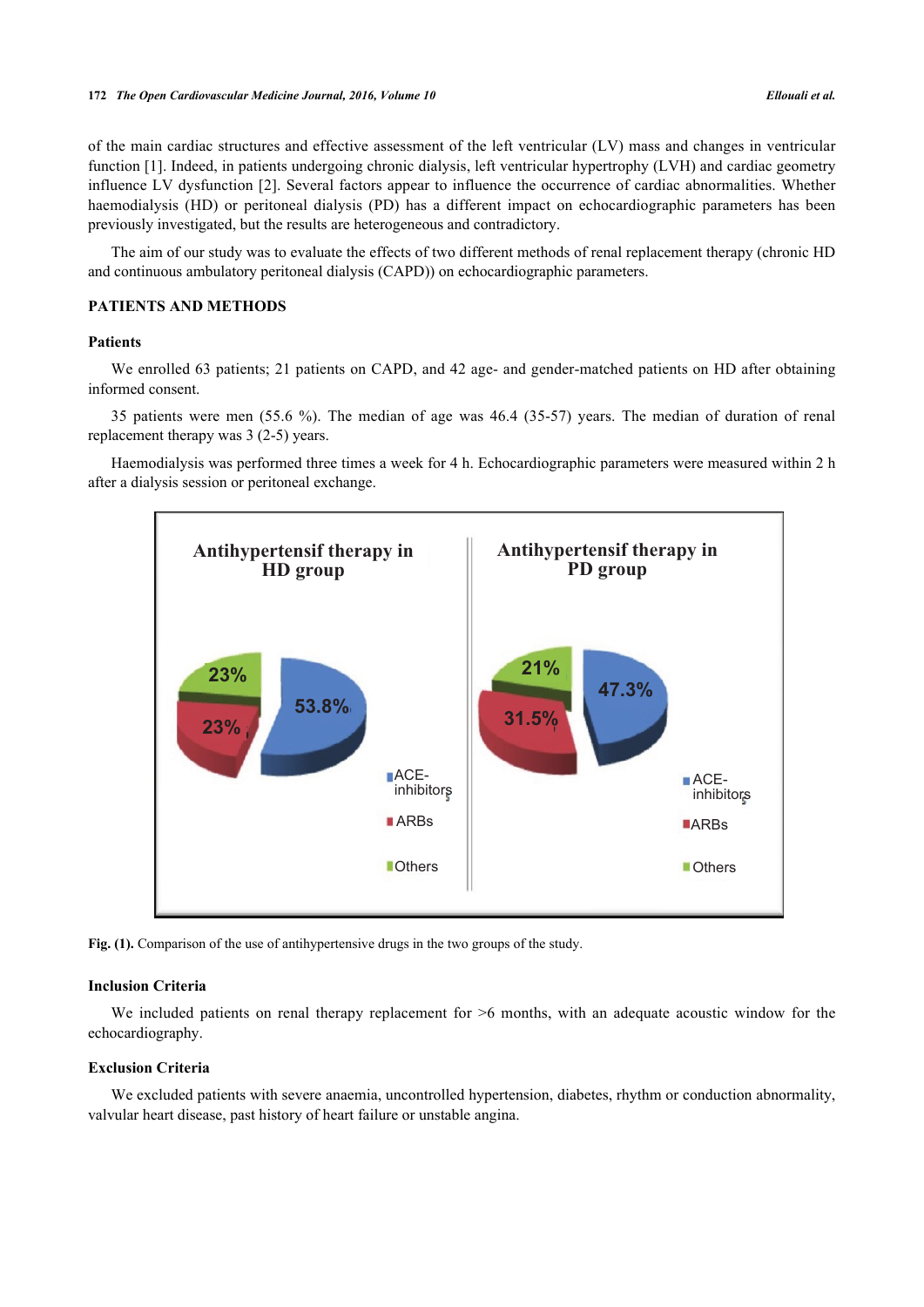### **Methods**

### *Therapeutic Modalities*

CAPD consists of 3 to 4 exchanges/day. All haemodialysis patients had a radial arteriovenous fistula. Haemodialysis was carried out three times a week for 4 h with standard bicarbonate dialysis.

# *Clinical Data*

Baseline characteristics were collected: age, gender, dialysis duration (in years), hypertension, hyperlipidaemia and smoking.

Hypertension was defined as systolic blood pressure (BP)  $\geq$ 140 mmHg, diastolic BP  $\geq$ 90 mmHg or the use of antihypertensive medication. For hypertensive patients, the strict control of BP was required and treatment with reninangiotensin-system inhibitors was introduced.

<span id="page-2-0"></span>Hyperlipidaemia was defined as total cholesterol ≥200 mg/dL, low-density lipoprotein cholesterol (LDL-C) ≥130 mg/dL or the use of lipid-lowering medication.





# *Biological Data*

Routine laboratory methods were used to measure biochemical parameters: haemoglobin, C-reactive protein (CRP), phosphorus, calcium, rate of intact parathyroid hormone (iPTH). Residual renal function (RRF) was estimated by calculating glomerular filtration rate (GFR). GFR was calculated ref according to the formula: GFR =  $U_{\text{vol}}/U \times$  $\{U_{\text{ureal}}(\text{Pre}_{\text{Urea}} + \text{Post}_{\text{Urea}})/2] + U_{\text{creat}}/(\text{Pre}_{\text{Creat}} + \text{Post}_{\text{Creat}})/2\}$  calcuSA (SA: surface area in m<sup>2</sup>, t: duration of collection between dialyses in minutes $U_{\text{vol}}$ : urine collection volume in mL, Pre<sub>Urea</sub> and Pre<sub>Creat</sub>: pre-dialysis urea and creatinine concentration in blood samples at the end of the collection,  $Post_{Urea}$  and  $Post_{Creat}}$ : post-dialysis urea and creatinine concentration in blood samples at the beginning of collection, and : urea and creatinine urine concentrations) [[3](#page-6-2)]. The surface area (SA) was estimated by the Mosteller formula:  $SA = \sqrt{L} \times M/3600$  (SA in m<sup>2</sup>, weight in Kg, height in cm) [\[4](#page-6-3)].

Clinical and laboratory criteria for adequate nutrition were an albumin  $\geq$  35 g/l and a body mass index (BMI)  $\geq$  21 kg/m<sup>2</sup>. Anaemia was defined as haemoglobin<11g/dl.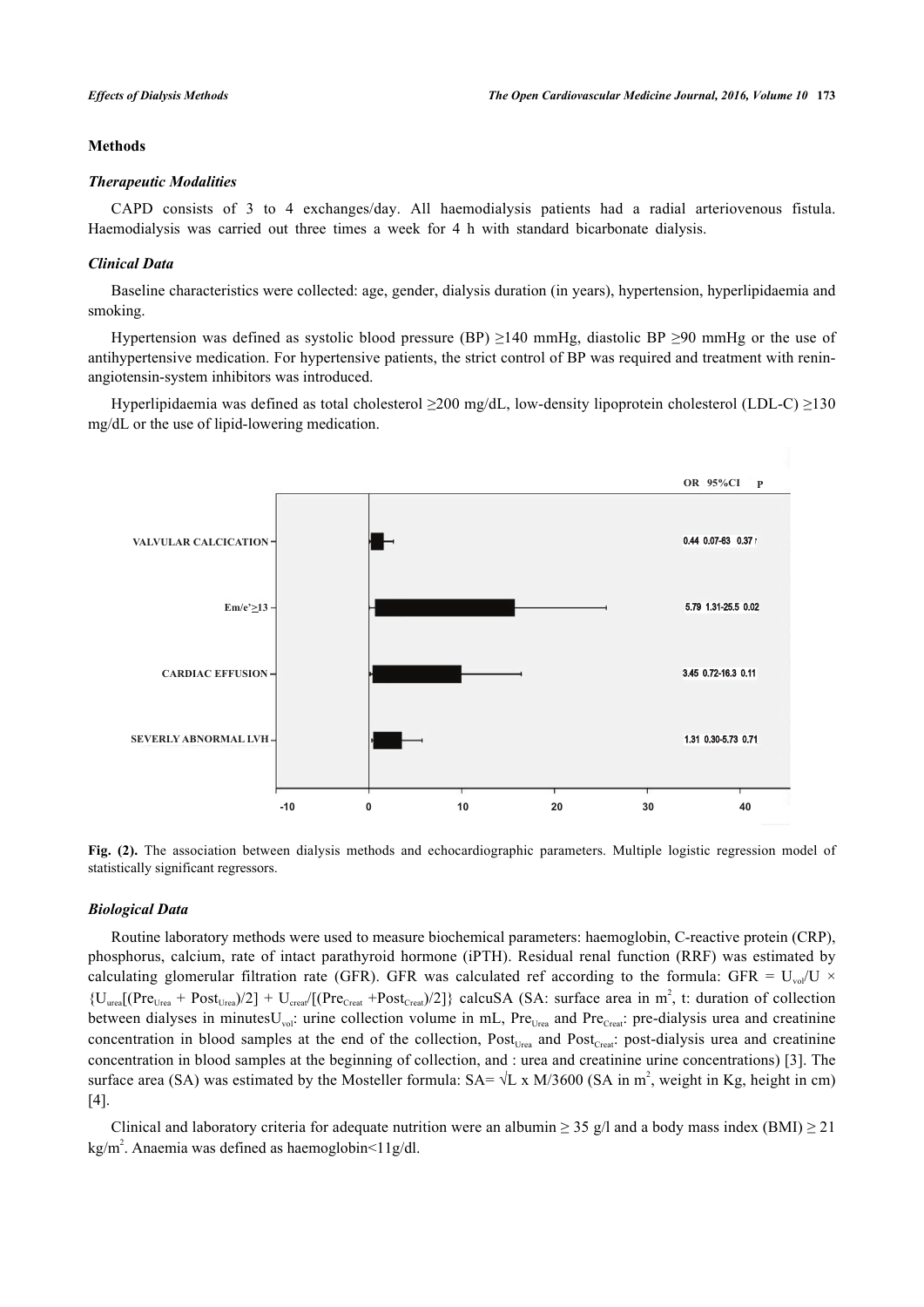### *Echocardiographic Data*

Echocardiography was achieved by a General Electric, Vivid 7 ultrasound system. The same cardiologist performed all echocardiographic examinations. The patients were examined in the left lateral decubitus position and data was collected in standard parasternal long-axis, short-axis, and apical views. Measurements were acquired by averaging three cardiac cycles.

Left ventricular hypertrophy is defined by an increase in LV mass (LVM) index > 95 g/m<sup>2</sup> in women and > 115 g/m<sup>2</sup> in men. LVM was considered as severely abnormal if LVM  $\geq$ 122 g/m<sup>2</sup> in women and  $\geq$ 149g/m<sup>2</sup> in men.

The following anatomically validated equation was used to estimate LVM: LVM =  $0.8[1.04(IVS + LVIDd +$ LVPW)3 – LVIDd3] + 0.6; where IVS is the diastolic septal thickness, LVIDd is the diastolic dimension of the LV cavity and LVPW is the diastolic thickness of the posterior wall [\[5](#page-6-4)].

Teicholz's and Simpson's methods were used to evaluate LV ejection fraction. Echocardiographic maximum left atrial volume was measured from apical 4- and 2-chamber views by biplane area-length [[6,](#page-6-5) [7\]](#page-6-6).

The values of the E wave and A wave of mitral flow were collected (on apical 4-chamber view, a 3 mm, at the level of the basal mitral annulus). Tissue Doppler velocities of longitudinal mitral annular motion were measured in median and lateral segment of the basal mitral annulus (on apical 4-chamber view) and the mean e' (early diastolic velocity) was used to estimate E/e'.

Peak systolic velocity (S), early (e') diastolic velocities were assessed for right and left annular side, successively.

#### *Statistical Data*

Continuous variables are expressed as mean ± standard deviation (or *median* with inter-*quartile* range (IQR) when the distribution is non-normal). Qualitative variables were analysed using the *Chi*2 test (or the Fisher exact test according to the number of cases), and quantitative variables were analysed using the *t* test (or a nonparametric test according to the normality of distribution). Statistical significance was defined as  $P \le 0.05$ . Statistical analysis was performed using SPSS for Windows, version 11.0.

|                                                                                               | HD group<br>$n=42$                                       | PD group<br>$n=21$                                              | p                                   |
|-----------------------------------------------------------------------------------------------|----------------------------------------------------------|-----------------------------------------------------------------|-------------------------------------|
| Male gender $(\% )$<br>Age (years)                                                            | 21(50)<br>44.8[33.7-52]                                  | 14(66.6)<br>51[39-57.5]                                         | 0.45<br>0.13                        |
| BMI $(Kg/m2)$                                                                                 | $22.8 \pm 3.7$                                           | $22.6 \pm 6.8$                                                  | 0.57                                |
| Weight (kg)<br>Hypertension $(\% )$                                                           | $65.2 \pm 14.2$<br>18(45)                                | $67.5 \pm 14.5$<br>13(61.9)                                     | 0.39<br>0.21                        |
| Dialyse duration (years)                                                                      | $3[2-6]$                                                 | $3[2-4.5]$                                                      | 0.07                                |
| Triglycerides (mmol/l)                                                                        | $1.1$ [0.8-1.5]                                          | $1.3$ [0.9-1.8]                                                 | 0.45                                |
| $LDL-C$ (mmol/l)<br>$CRP$ (mg/l)                                                              | $1.1$ [0.9-1.27]<br>$4[2.3-6]$                           | $1.1$ [0.9-1.4]<br>$4[2-6]$                                     | 0.7<br>0.6                          |
| Uric acid $(mg/l)$<br>Calcium (mg/dl)<br>Phosphorus (mg/dl)<br>Anaemia (%)<br>Smoking $(\% )$ | 61[55-76]<br>$9 \pm 0.8$<br>47[28-65]<br>4(9.5)<br>5(12) | 72[60-80]<br>$8.6 \pm 0.9$<br>49.8[44-61.5]<br>3(14.2)<br>4(19) | 0.08<br>0.12<br>0.051<br>0.7<br>0.7 |

<span id="page-3-0"></span>**Table 1. Comparison of demographic and biological characteristics.**

BMI: Body Mass Index; LDL-C: low-density lipoprotein cholesterol; CRP: C-reactive protein.

# **RESULTS**

The mean body weight was  $66 \pm 14.2$  kg. Hypertension was noted in 50.8 % (31 cases). Antihypertensive drugs were similarly used in the two groups (Fig.**1**). Nine patients (14.8%) were smokers, and 21 patients (33.3 %) had dyslipidaemia. The two groups (HD *vs* PD) were similar concerning body mass index, dialysis duration, residual renal function, anaemia and cardiovascular risk factors. Comparison of biological characteristics showed no statistically significant difference between the two groups. Data is reported in Table **[1](#page-3-0)**. In our study, LVH was noted in 28 patients (44.4%) and LVM was considered as severely abnormal in 19 patients (20.2%). There was no statistically significant difference between the two groups concerning LVH (p=0.45) but severely abnormal LVH was more frequent in PD group (23.8% in HD group *vs* 42.9% in PD group, p=0.02). There was a significant difference between the two groups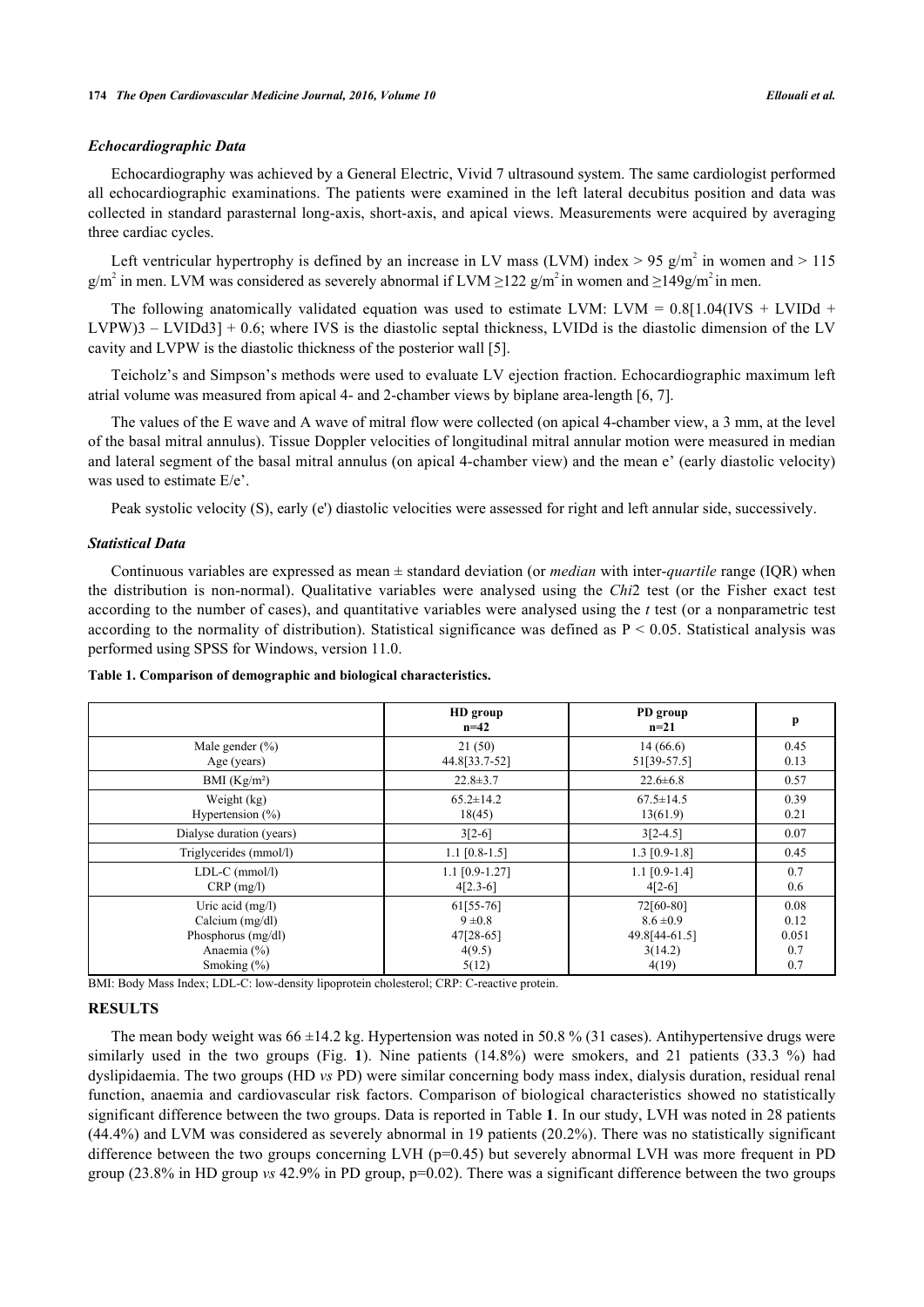concerning the presence of calcification, the presence of cardiac effusion and  $E/e' > 13$  (p= 0.001, p= 0.003, p= 0.004, respectively). The comparison of echocardiographic parameters is shown in Tables**2** and**3**. Multivariate logistic regression was used to evaluate the association of each significant echocardiographic parameters with dialysis methods. All significant variables were considered candidate confounders. In this regression model, and after adjustment for confounders, an E/e'>13 was higer in PD group CI(OR= 5.8;CI [1.3-25.5], p=0.002) (Fig. **[2](#page-2-0)**).

# **DISCUSSION**

### **Is it Relevant to Measure Diastolic Function of the LV?**

Mortality is known to increase with LV diastolic dysfunction [[8\]](#page-6-7).

Hsiao and al showed that in the uraemic population, LV dysfunction, LVM index and a high post-dialytic E/e' are prognostic of major events [[8\]](#page-6-7). In the same way, in a study by Kim and al, diastolic dysfunction was a significant marker of rapid decline in residual renal function and the occurrence of cardiovascular events in patients placed in a peritoneal dialysis program [[9\]](#page-6-8).

### **What are the Methods of Evaluation of Diastolic Function?**

In CKD (chronic kidney disease) patients, TDI is more sensitive to detect diastolic dysfunction than conventional echocardiography [[10](#page-6-9) - [13](#page-6-10)]. Despite the relative fluid deficiency after HD, which can induce a decrease of Em and Am, it is very important to evaluate all parameters of LV diastolic function in this population [\[7](#page-6-6)]. Apart from LVM and systolic function, the E/Em ratio displayed important additional long-term prognostic information [\[14](#page-6-11)].

<span id="page-4-0"></span>

|                                | <b>HD</b> Group<br>$n = 42$ | <b>PD</b> Group<br>$n = 21$ | $\boldsymbol{p}$ |
|--------------------------------|-----------------------------|-----------------------------|------------------|
| $LVEDD$ (mm)                   | $51.2 \pm 5.6$              | $51.2 \pm 8.9$              | 0.41             |
| LVEDD index $(mm/m2)$          | $30.1 \pm 4$                | $30\pm4.9$                  | 0.33             |
| $LVESD$ (mm)                   | $32.1 \pm 8$                | $30.2{\pm}4.9$              | 0.18             |
| LVESD index $(mm/m^2)$         | $19.2 \pm 4.7$              | $18.2 \pm 2.8$              | 0.11             |
| $IVS$ (mm)                     | $9.6 \pm 2.6$               | $10.6 \pm 2.6$              | 0.07             |
| $PW$ (mm)                      | $9.7 \pm 2.3$               | $10.3 \pm 2$                | 0.2              |
| <b>RWT</b>                     | $0.38 \pm 0.09$             | $0.41 \pm 0.1$              | 0.18             |
| LVM(g)                         | 174[131-220]                | 210[150-242]                | 0.19             |
| LVM index $(g/m^2)$            | 124[88-170]                 | 108[76-141]                 | 0.14             |
| LVH(n (%))                     | $17(40.5\%)$                | $11(52.4\%)$                | 0.45             |
| Severely abnormal LVH $(n\%)$  | $10(23.8\%)$                | $9(42.9\%)$                 | 0.02             |
| EF $(\% )$                     | $64.3 \pm 9.7$              | $64.7 \pm 12.3$             | 0.38             |
| RVEDD (mm)                     | $24\pm4.4$                  | $22.2 \pm 3.9$              | 0.13             |
| TAPSE (mm)                     | $23.3 \pm 3.4$              | $24.4 \pm 3.8$              | 0.52             |
| $RVS$ (mm)                     | $14.3 \pm 2.2$              | $15 \pm 1.4$                | 0.36             |
| IVC diameter (mm)              | $9[6-11]$                   | $10.6[7.5-13.5]$            | 0.05             |
| $RA$ Area (cm <sup>2</sup> )   | $16.7 \pm 7.9$              | $13.8 \pm 2.7$              | 0.77             |
| LA Area $(cm2)$                | $17.8 \pm 6.6$              | $18.4 \pm 3.9$              | 0.44             |
| LA volume (ml)                 | 44[33-77.5]                 | 57 [39-72]                  | 0.78             |
| $PASP$ (mmHg)                  | $30.8 \pm 9.9$              | $31 \pm 7.8$                | 0.81             |
| Valvular calcification $(n\%)$ | $9(21.4\%)$                 | $2(9.5\%)$                  | 0.001            |

LVEDD: left ventricular end-diastolic diameter; LVESD: left ventricular end-systolic diameter; IVS: inter ventricular septum; EF: Ejection fraction; RVEDD: right ventricular end-diastolic diameter; RV: right ventricle; S: peak systolic velocity; e': peak early diastolic velocity; PW: posterior wall; TAPSE: tricuspid anteroposterior systolic excursion; IVC: inferior vena cava; LA: Left atrial; RA: Right atrial make sure you add units to every variable; PASP: pulmonary artery systolic pressure.

### <span id="page-4-1"></span>**Table 3. Comparison of filling pressures features between the two groups.**

|                      | <b>HD</b> Group<br>$n = 42$ | <b>PD</b> Group<br>$n=21$ | D     |
|----------------------|-----------------------------|---------------------------|-------|
| $Em/Am \geq 2$       | $0(0\%)$                    | $1(4.7\%)$                | 0.09  |
| $Em/e \geq 13$       | $5(11.9\%)$                 | $8(38.1\%)$               | 0.004 |
| PASP > 35mmHg        | $5(11.9\%)$                 | $1(4.7\%)$                | 0.55  |
| Pericardial effusion | $5(11.9\%)$                 | $10(47.6\%)$              | 0.003 |
| LA volume $>52$ ml   | $15(35.7\%)$                | $7(33.3\%)$               | 0.36  |

Em: Early diastolic wave; Am: Atrial wave; e': peak early diastolic velocity; PASP: pulmonary artery systolic pressure.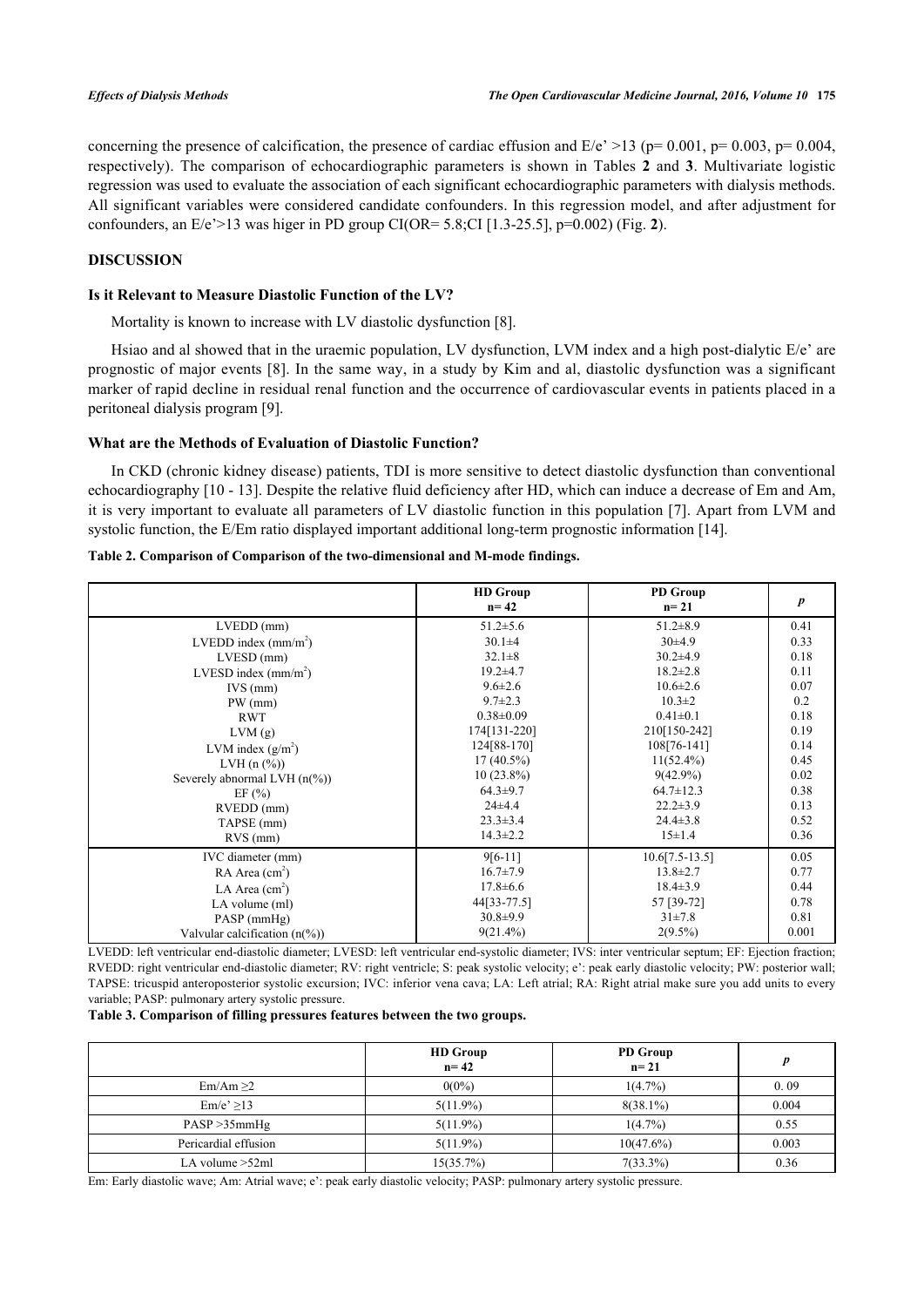### **What are the Effects of Dialysis Methods on LV Diastolic Function?**

Diastolic dysfunction has been observed in patients receiving renal replacement therapy for ESRD in many studies [\[15](#page-6-12), [16](#page-6-13)]. In a study by Duran *et al.*, diastolic function of LV was not significantly altered after maintenance haemodialysis treatment. They demonstrated that in the long run, the acute changes of volume, electrolytes and autonomic regulation due to haemodialysis session does not affected left diastolic function [[17](#page-6-14)]. For Lee *et al.*, the prevalence and severity of diastolic LV dysfunction is higher in PD patients [\[18](#page-6-15)].

Some authors suggest that LVM and diastolic function are closely related to each other in all dialysis patients [[19\]](#page-6-16). Moreover, in a study by Kimura and al., LVMI was an independent determinant of LV diastolic dysfunction in patients on HD[[15\]](#page-6-12). The prevalence of LVH was higher in conventional HD compared to PD[[15\]](#page-6-12). According to the Framingham criteria, its prevalence was 68.8% in HD patients and 45.2% in PD patients[[20](#page-7-0)]. According to that observation, we introduced LVH in our consideration in the evaluation of difference between the two groups concerning LV diastolic function. In fact, in the present study, we observed that the prevalence of LVH was 44.4% (40.5% in HD patients and 52.4% in PD patients, *p*= NS). This difference with literature data can be explained by higher age and higher frequency of hypertension in our PD group (although the comparative analysis finds no significant difference concerning those parameters).

However, we introduced severe LVH in a multivariate regression model. We noticed a higher prevalence of diastolic LV dysfunction in the PD group. We also noted that an  $E/e' > 13$  is the stronger parameter for detection of this LV diastolic dysfunction.

# **LIMITATION OF OUR STUDY**

Invasive haemodynamics to explore more filling pressure data were not included. The strain and CMR were not performed, that is why we have not been able to explore further the systolic function of the right ventricle.

### **ETHICAL APPROVAL**

This study was carried out retrospectively; therefore, no ethics committee approval was required. There is no patient identification within this publication.

### **LIST OF ABBREVIATIONS**

| <b>AVF</b>             | = | Arterio Venous Fistula                |
|------------------------|---|---------------------------------------|
| <b>CMR</b>             | = | Cardiovascular Magnetic Resonance     |
| EF                     | = | Ejection Fraction                     |
| <b>ESRD</b>            | = | End Stage Renal Disease               |
| GRF                    | = | <b>Glomerular Filtration Rate</b>     |
| <b>HD</b>              | = | Haemodialysis                         |
| <b>IVC</b>             | = | Inferior Vena Cava                    |
| <b>IVS</b>             | = | Interventricular Septum               |
| $L$ V                  | = | Left Ventricle                        |
| <b>LVEDD</b>           | = | Left Ventricle End Diastolic Diameter |
| <b>LVESD</b>           | = | Left Ventricle End Systolic Diameter  |
| <b>LVH</b>             | = | Left Ventricular Hypertrophy          |
| <b>LVM</b>             | = | Left Ventricular Mass                 |
| <b>LVPW</b>            | = | Left Ventricular Posterior Wall       |
| <b>PD</b>              | = | Peritoneal Dialysis                   |
| <b>RAAS</b>            | = | Renin-Angiotensin-Aldosterone System  |
| <b>RRF</b>             | = | <b>Residual Renal Function</b>        |
| $\mathbf{R}\mathbf{V}$ | = | Right Ventricle                       |
| TDI                    | = | <b>Tissue Doppler Imaging</b>         |

# **CONFLICT OF INTEREST**

The authors confirm that this article content has no conflict of interest.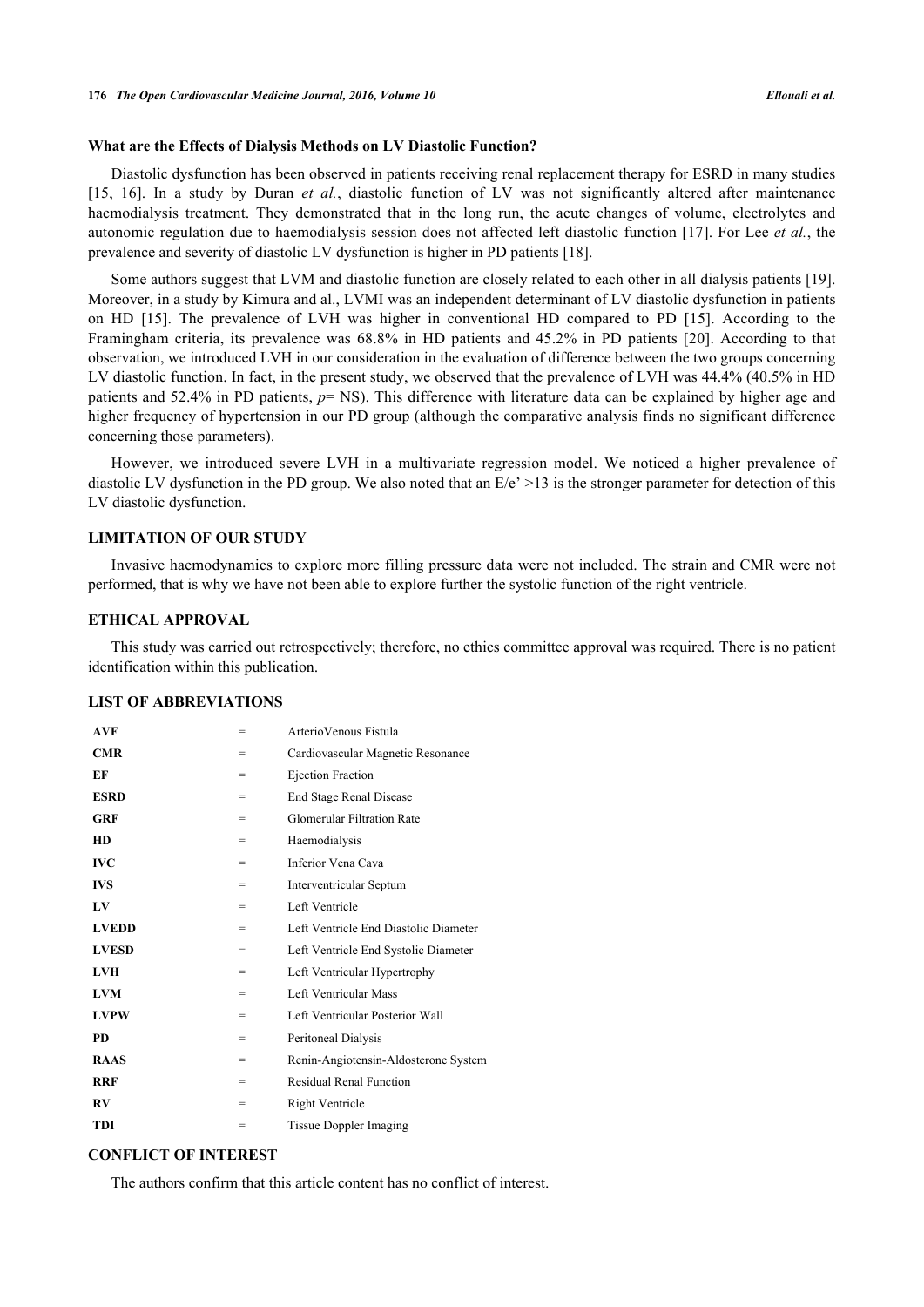### **ACKNOWLEDGEMENTS**

Declared none.

# **REFERENCES**

- <span id="page-6-0"></span>[1] Zoccali C. How important is echocardiography for risk stratification in follow-up of patients with chronic kidney disease? Nat Clin Pract Nephrol 2007; 3(4): 178-9. [\[http://dx.doi.org/10.1038/ncpneph0441\]](http://dx.doi.org/10.1038/ncpneph0441) [PMID: [17389888](http://www.ncbi.nlm.nih.gov/pubmed/17389888)]
- <span id="page-6-1"></span>[2] Zoccali C, Benedetto FA, Mallamaci F, *et al.* Prognostic impact of the indexation of left ventricular mass in patients undergoing dialysis. J Am Soc Nephrol 2001; 12(12): 2768-74. [PMID: [11729247\]](http://www.ncbi.nlm.nih.gov/pubmed/11729247)
- <span id="page-6-2"></span>[3] Kessler M, Canaud B, Pedrini L, *et al.* Section I. Measurement of renal function, when to refer and when to start dialysis. Nephrol Dial Transplant 2002; 17(Suppl. 7): 7-15. [PMID: [12386205\]](http://www.ncbi.nlm.nih.gov/pubmed/12386205)
- <span id="page-6-3"></span>[4] Mosteller RD. Simplified calculation of body-surface area. N Engl J Med 1987; 317(17): 1098. [\[http://dx.doi.org/10.1056/NEJM198710223171717\]](http://dx.doi.org/10.1056/NEJM198710223171717) [PMID: [3657876](http://www.ncbi.nlm.nih.gov/pubmed/3657876)]
- <span id="page-6-4"></span>[5] Devereux RB, Alonso DR, Lutas EM, *et al.* Echocardiographic assessment of left ventricular hypertrophy: comparison to necropsy findings. Am J Cardiol 1986; 57(6): 450-8. [\[http://dx.doi.org/10.1016/0002-9149\(86\)90771-X](http://dx.doi.org/10.1016/0002-9149(86)90771-X)] [PMID: [2936235\]](http://www.ncbi.nlm.nih.gov/pubmed/2936235)
- <span id="page-6-5"></span>[6] Ujino K, Barnes ME, Cha SS, *et al.* Two-dimensional echocardiographic methods for assessment of left atrial volume. Am J Cardiol 2006; 98: 1185-8.
- <span id="page-6-6"></span>[7] Lang RM, Bierig M, Devereux RB, *et al.* Recommendations for chamber quantification: a report from the American Society of Echocardiography's Guidelines and Standards Committee and the Chamber Quantification Writing Group, developed in conjunction with the European Association of Echocardiography, a branch of the European Society of Cardiology. J Am Soc Echocardiogr 2005; 18: 1440-63.
- <span id="page-6-7"></span>[8] Hsiao SH, Lin SK, Huang WC, *et al.* Para-meters derived from myocardial tissue dop-pler imaging associated with major events in patients with uremia. Acta Cardiol Sin 2007; 23: 254-62.
- <span id="page-6-8"></span>[9] Kim JK, Kim SG, Kim MG, *et al.* Left ventricular diastolic dysfunction as a predictor of rapid decline of residual renal function in patients with peritoneal dialysis. J Am Soc Echocardiogr 2012; 25(4): 411-20. [\[http://dx.doi.org/10.1016/j.echo.2011.11.026](http://dx.doi.org/10.1016/j.echo.2011.11.026)] [PMID: [22196883\]](http://www.ncbi.nlm.nih.gov/pubmed/22196883)
- <span id="page-6-9"></span>[10] Hayashi SY, Brodin LA, Alvestrand A, *et al.* Improvement of cardiac function after haemodialysis. Quantitative evaluation by colour tissue velocity imaging. Nephrol Dial Transplant 2004; 19(6): 1497-506. [\[http://dx.doi.org/10.1093/ndt/gfh205\]](http://dx.doi.org/10.1093/ndt/gfh205) [PMID: [15034157](http://www.ncbi.nlm.nih.gov/pubmed/15034157)]
- [11] Garcia MJ, Thomas JD, Klein AL. New Doppler echocardiographic applications for the study of diastolic function. J Am Coll Cardiol 1998; 32(4): 865-75.

[\[http://dx.doi.org/10.1016/S0735-1097\(98\)00345-3\]](http://dx.doi.org/10.1016/S0735-1097(98)00345-3) [PMID: [9768704](http://www.ncbi.nlm.nih.gov/pubmed/9768704)]

- [12] Nagueh SF, Middleton KJ, Kopelen HA, Zoghbi WA, Quiñones MA. Doppler tissue imaging: a noninvasive technique for evaluation of left ventricular relaxation and estimation of filling pressures. J Am Coll Cardiol 1997; 30(6): 1527-33. [\[http://dx.doi.org/10.1016/S0735-1097\(97\)00344-6\]](http://dx.doi.org/10.1016/S0735-1097(97)00344-6) [PMID: [9362412](http://www.ncbi.nlm.nih.gov/pubmed/9362412)]
- <span id="page-6-10"></span>[13] Hayashi SY, Rohani M, Lindholm B, *et al.* Left ventricular function in patients with chronic kidney disease evaluated by colour tissue Doppler velocity imaging. Nephrol Dial Transplant 2006; 21(1): 125-32. [\[http://dx.doi.org/10.1093/ndt/gfi075](http://dx.doi.org/10.1093/ndt/gfi075)] [PMID: [16221719\]](http://www.ncbi.nlm.nih.gov/pubmed/16221719)
- <span id="page-6-11"></span>[14] Wang AY, Wang M, Lam CW, Chan IH, Zhang Y, Sanderson JE. Left ventricular filling pressure by Doppler echocardiography in patients with end-stage renal disease. Hypertension 2008; 52(1): 107-14. [\[http://dx.doi.org/10.1161/HYPERTENSIONAHA.108.112334\]](http://dx.doi.org/10.1161/HYPERTENSIONAHA.108.112334) [PMID: [18474835](http://www.ncbi.nlm.nih.gov/pubmed/18474835)]
- <span id="page-6-12"></span>[15] Kimura H, Takeda K, Tsuruya K, *et al.* Left ventricular mass index is an independent determinant of diastolic dysfunction in patients on chronic hemodialysis: a tissue Doppler imaging study. Nephron Clin Pract 2011; 117(1): c67-73. [\[http://dx.doi.org/10.1159/000319649\]](http://dx.doi.org/10.1159/000319649) [PMID: [20689327](http://www.ncbi.nlm.nih.gov/pubmed/20689327)]
- <span id="page-6-13"></span>[16] Raizada V, Skipper B, Taylor RA, *et al.* Left ventricular diastolic function in patients on hemodialysis. J Investig Med 2010; 58(6): 791-5. [PMID: [20517163\]](http://www.ncbi.nlm.nih.gov/pubmed/20517163)
- <span id="page-6-14"></span>[17] Duran M, Unal A, Inanc MT, Esin F, Yilmaz Y, Ornek E. Effect of maintenance hemodialysis on diastolic left ventricular function in endstage renal disease. Clinics (Sao Paulo) 2010; 65(10): 979-84. [\[http://dx.doi.org/10.1590/S1807-59322010001000010\]](http://dx.doi.org/10.1590/S1807-59322010001000010) [PMID: [21120298](http://www.ncbi.nlm.nih.gov/pubmed/21120298)]
- <span id="page-6-15"></span>[18] Lee J-K, Lin HH, Tsai CT, *et al.* Differential association of proinflammatory cytokines with left ventricular diastolic dysfunction in subjects with and without continuous ambulatory peritoneal dialysis. Nutr Metab Cardiovasc Dis 2012; 22(11): 974-80. [\[http://dx.doi.org/10.1016/j.numecd.2011.01.001](http://dx.doi.org/10.1016/j.numecd.2011.01.001)] [PMID: [21592755\]](http://www.ncbi.nlm.nih.gov/pubmed/21592755)
- <span id="page-6-16"></span>[19] Weiss G, Lhotta K, Reibnegger G, König P, Knapp E. Divergent effects of hemodialysis and continuous ambulatory peritoneal dialysis on cardiac diastolic function. Perit Dial Int 1997; 17(4): 353-9. [PMID: [9284462\]](http://www.ncbi.nlm.nih.gov/pubmed/9284462)